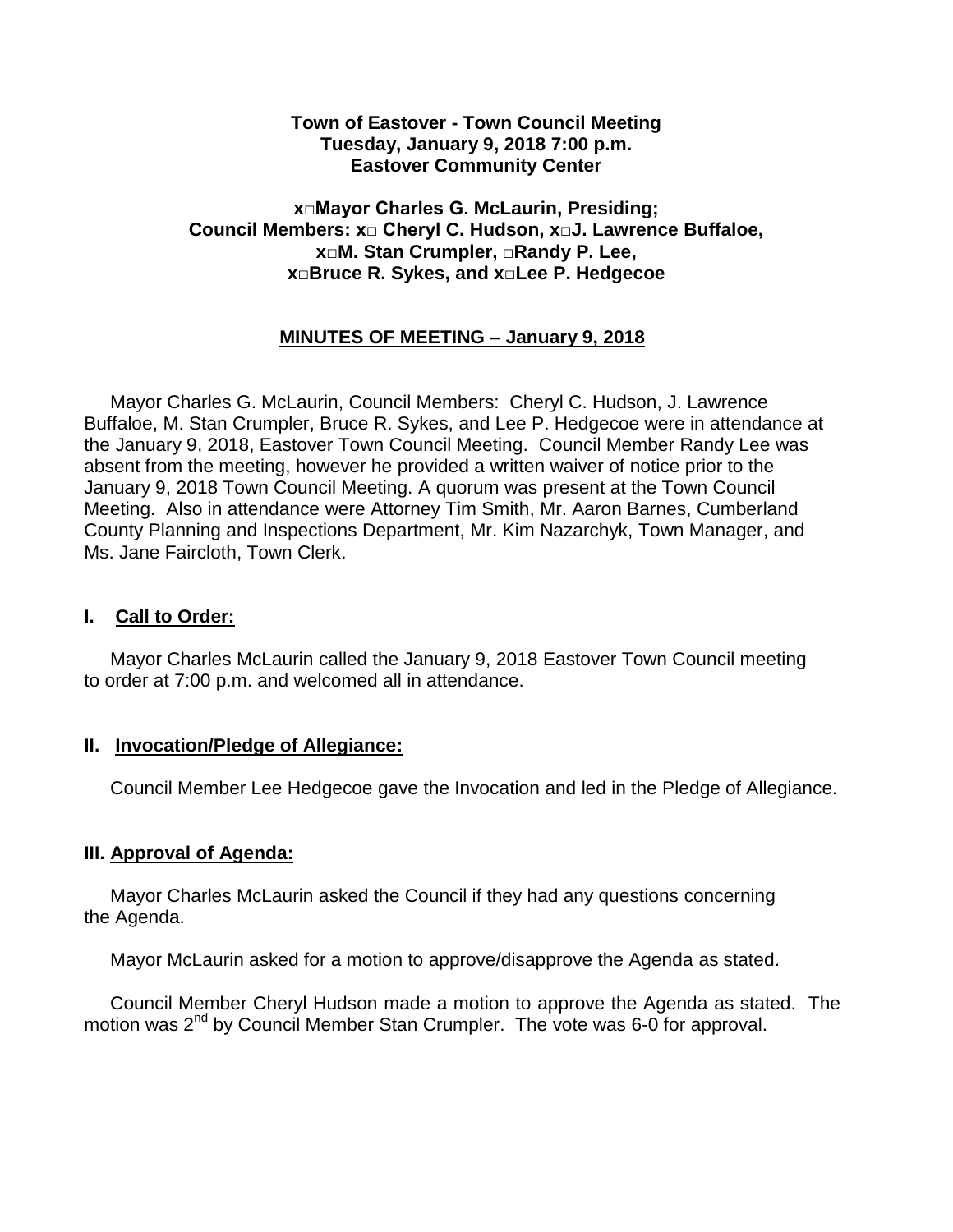#### **IV. Public Comments:**

None.

#### **V. Consent Agenda:**

- **1. Consider approval of the December 12, 2017 Closed Session Minutes.**
- **2. Consider approval of the Minutes for the December 12, 2017 Town Council Meeting.**
- **3. Consider approval of the November, 2017 Financial Reports.**

 Mayor McLaurin asked the Council if they had any questions concerning the Consent Agenda. There were none.

 Mayor McLaurin asked for a motion to approve/disapprove the Consent Agenda as stated. Council Member Lawrence Buffaloe made a motion to approve the Consent Agenda as stated. The motion was  $2<sup>nd</sup>$  by Council Member Stan Crumpler. The vote was 6-0 for approval.

#### **VI. Discussion Agenda:**

#### **Agenda Item #1:**

**CASE NO. P17-53. REZONING OF 1.18+/- ACRES FROM R15 RESIDENTIAL TO O&I(P) PLANNED OFFICE & INSTITUTIONAL/CZ CONDITIONAL ZONING FOR A GENERAL OFFICE OR TO A MORE RESTRICTIVE ZONING DISTRICT, LOCATED AT 4064 DUNN ROAD, SUBMITTED BY GLORIA CRAWFORD SEALEY & THEODORE C. SEALEY (OWNERS).** 

Mayor McLaurin **OPENED** the Public Hearing.

 Mr. Aaron Barnes presented Case No. P17-53 to the Council. Mr. Barnes said this is a rezoning case. He said the petitioners want to change the zoning from a R15 Residential to O&I (P) Planned Office and Institutional/CZ Conditional Zoning. Mr. Barnes stated that the owners want to make this location their office for their business. He said the signage for this space is at 6 feet in height, in order for it to comply with the "Commercial Core Overlay District" it must be at 5 feet in height. He stated other than the signage the planning board recommended approval.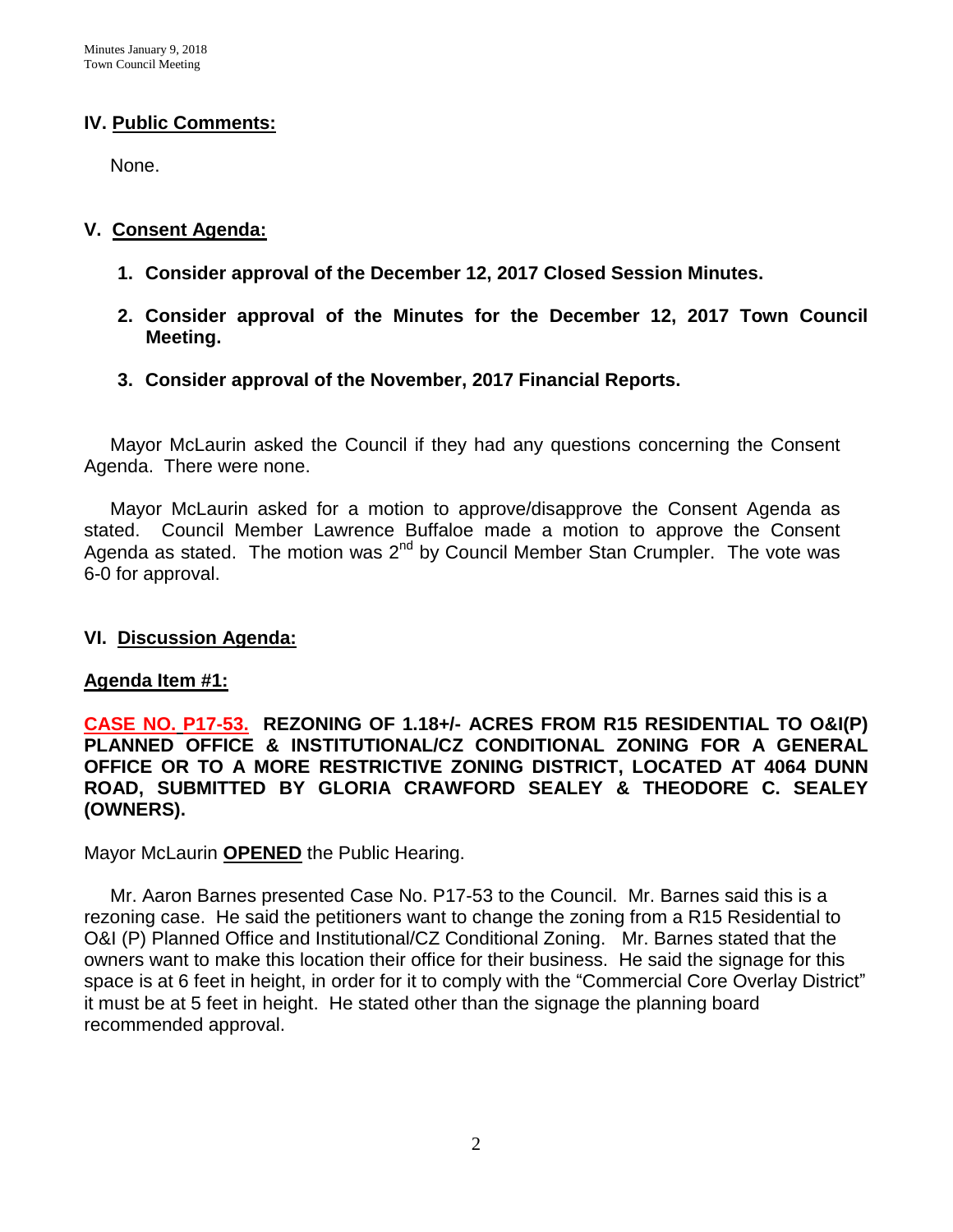Mayor McLaurin asked if anyone signed up to speak for or against this case. Two people had signed up to speak, they are as follows:

**FOR:** Ms. Gloria Sealey, 4520 Bent Grass Road, Eastover, N.C. 28312 Mr. Tee Sealey, 4520 Bent Grass Road, Eastover, N.C. 28312

### **AGAINST:**

None.

#### **SPEAKERS FOR:**

Ms. Gloria Sealey said changing the sign from 6 feet in height to 5 feet in height would not be a problem. She said they would be glad to make the change to be in compliance with the "Commercial Core Overly Standards District".

#### **SPEAKERS AGAINST:**

None.

 After a brief discussion by the Council, Mayor McLaurin asked for a motion to **CLOSE** the Public Hearing.

 Council Member Lee Hedgecoe made a motion to close the Public Hearing on Case No. P17-53. The motion was 2<sup>nd</sup> by Council Member Lawrence Buffaloe. The vote was 6-0 for approval.

 Mayor McLaurin asked for a motion to approve/disapprove the rezoning of Case No. P17-53 as presented from R15 Residential to O&I(P) Planned Office & Institutional/CZ Conditional Zoning for a General Office or to a more Restrictive Zoning District.

 Council Member Lawrence Buffaloe made a motion to approve the **rezoning** of Case No. P17-53 as presented from R15 Residential to O&I(P) Planned Office & Institutional/CZ Conditional Zoning for a General Office or to a more Restrictive Zoning District. The motion was 2<sup>nd</sup> by Council Member Bruce Sykes. The vote was 6-0 approval.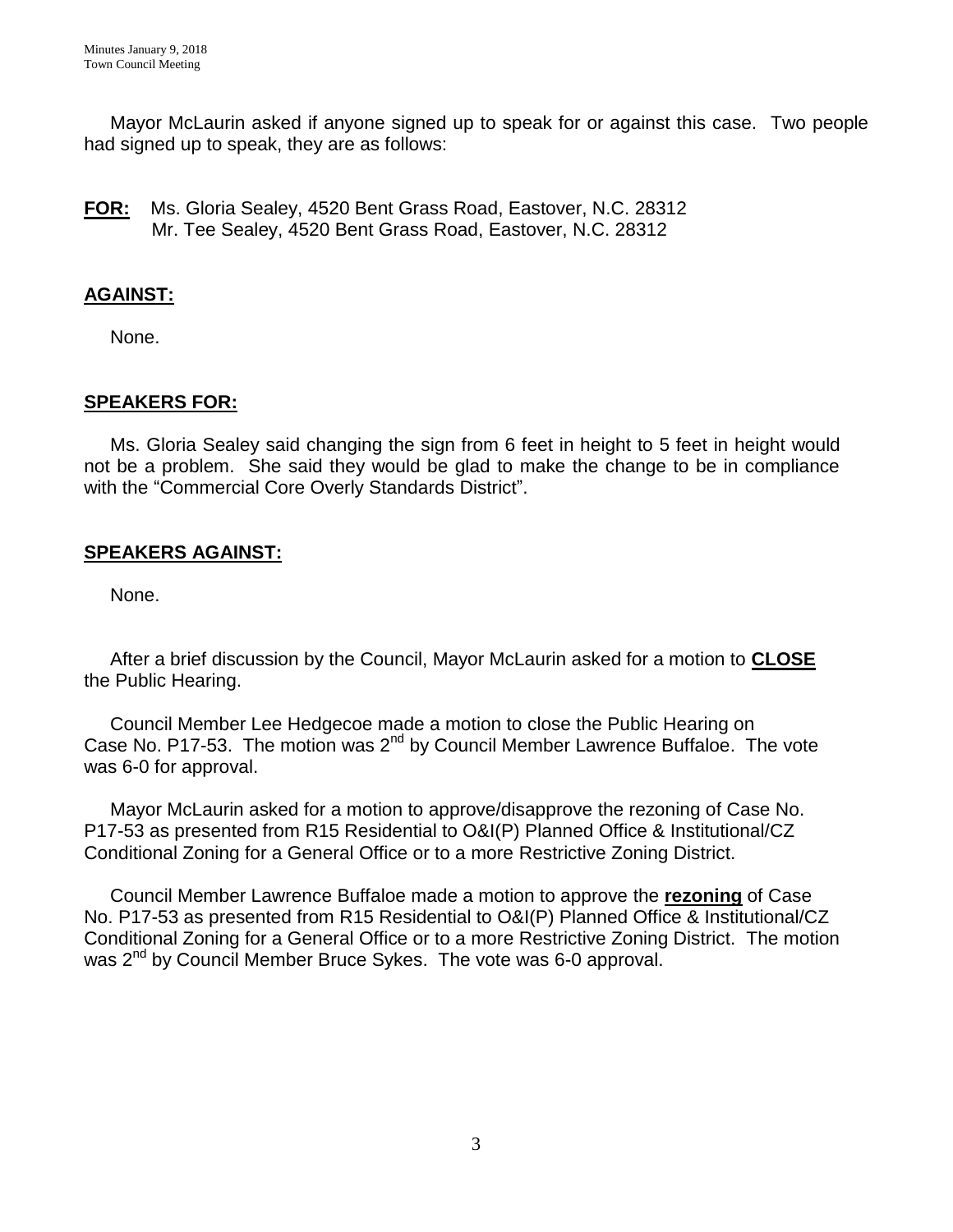Mayor McLaurin asked for a motion to approve/disapprove the signage for Case No. P17-53.

 Council Member Lawrence Buffaloe made a motion to approve the **signage** once it meets the requirements of 5 feet in height. Council Member Lee Hedgecoe  $2^{nd}$  the motion. The vote was 6-0 for approval.

 Mayor McLaurin asked for a motion to approve/disapprove Case No. P17-43 for consistency with the adopted "Eastover Area Land Use Plan".

 Council Member Cheryl Hudson made a motion to approve, Case No. P17-43 for **consistency** with the adopted "Eastover Area Land Use Plan". The motion was 2<sup>nd</sup> by Council Member Stan Crumpler. The vote was 6-0 for approval.

 Mayor McLaurin asked for a motion to approve/disapprove to Case No. P17-43 for reasonableness in the public interest because the district requested will allow the site to be developed in accordance with the "Commercial Core Overlay District" standards.

 Council Member Cheryl Hudson made a motion to approve Case No P17-43 for **reasonableness** in the public interest because the district requested will allow the site to be developed in accordance with the "Commercial Core Overlay District" standards. The motion was 2<sup>nd</sup> by Council Member Stan Crumpler. The vote was 6-0 for approval.

## **Agenda Item #2:**

## **Amendment to the Contract for the Ballpark Road Construction.**

Town Manager Kim Nazarchyk stated changes have been made to the original contract. He said 6 additional trees need to be removed and additional asphalt, grading, and compaction for flaring at the Beard Road connection have been requested. Mr. Nazarchyk stated the total increase to the contract is \$15,625.00. He said the funds for these projects will come out of the Powell Bill Funding.

 Mayor McLaurin asked the Council if they had any questions. There were none. Mayor McLaurin asked for a motion to approve/disapprove the Amendment to the Contract for the Ballpark Road Construction.

 Council Member Lawrence Buffaloe made a motion to approve the Amendment to the Contract for the Ballpark Road Construction. Council Member Cheryl Hudson 2<sup>nd</sup> the motion. The vote was 6-0 for approval.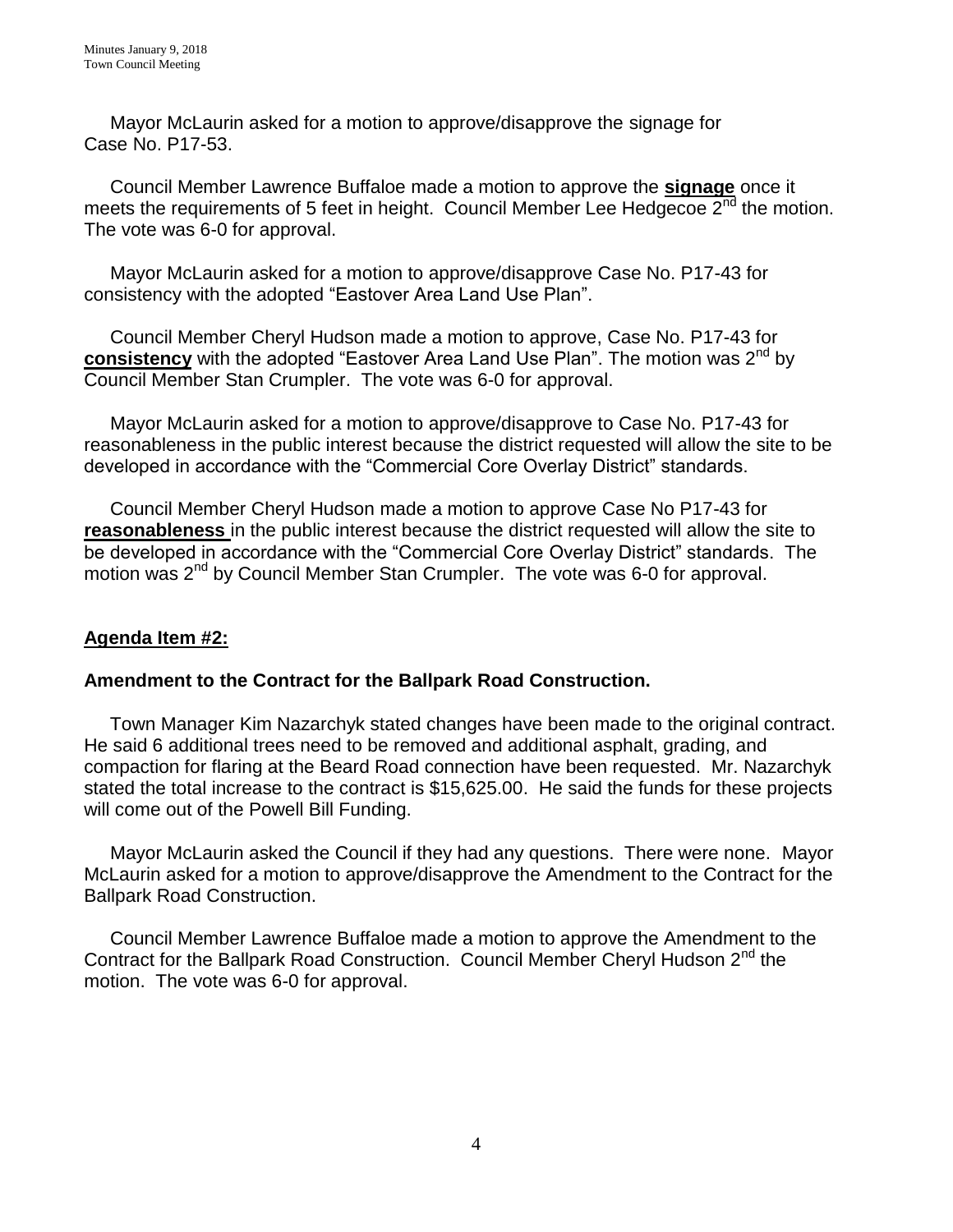#### **Agenda Item #3:**

#### **Special Resolutions to conduct business with an Elected Official.**

Mr. Kim Nazarchyk stated that at the last Town Council meeting, during a closed session with Attorney Tim Smith, it was brought to the Councils' attention that in order for the Town to do business with an Elected Council Member a resolution must be in place. Attorney Tim Smith has created the two resolutions for the Town.

Mayor McLaurin asked if the Council had any questions. There were none.

 Mayor McLaurin asked for a motion to recuse Council Member Bruce R. Sykes from voting on **Resolution No. 2018-01**. Council Member Stan Crumpler made a motion to recuse Council Member Bruce R. Sykes from voting on Resolution No. 2018-01. Council Member Lawrence Buffaloe  $2^{nd}$  the motion. The vote was 5-0 for approval.

 Mayor McLaurin asked for a motion to approve/disapprove **Resolution No. 2018-01** allowing the Town to do business with Allegra Printing (Fayetteville). Council Member Cheryl Hudson made a motion to approve Resolution No. 2018-01 allowing the Town to do business with Allegra Printing (Fayetteville). The motion was 2<sup>nd</sup> by Council Member Stan Crumpler. The vote was 5-0 for approval.

 Mayor McLaurin asked for a motion to recuse Council Member Cheryl Hudson from voting on **Resolution No. 2018-02**. Council Member Stan Crumpler made a motion to recuse Council Member Cheryl Hudson from voting on Resolution No. 2018-02. Council Member Lawrence Buffaloe  $2^{nd}$  the motion. The vote was 5-0 for approval.

 Mayor McLaurin asked for a motion to approve/disapprove **Resolution No. 2018-02** allowing the Town to do business with Culbreth Investments, LLC. Council Member Stan Crumpler made a motion to approve Resolution No. 2018-02 allowing the Town to do business with Culbreth Investments, LLC. The motion was 2<sup>nd</sup> by Council Member Lawrence Buffaloe. The vote was 5-0 for approval.

#### **Agenda Item #4:**

#### **Resolution to accept ownership of roads in Eastover North, Sections 1 and 2.**

Mr. Nazarchyk requested this item to be tabled until the February 13, 2018 Town Council Meeting. He said the legal advice is to accept the streets on Eastover North #2. Mr. Nazarchyk said there wasn't enough time for a resolution to be prepared. He sated he would have it at next Town Council meeting. Mr. Nazarchyk said the Town would not be accepting Eastover North #1 due to the small number of developed lots. He explained that before acquiring the streets, the sections need to have 70-80 % development. Mr. Nazarchyk stated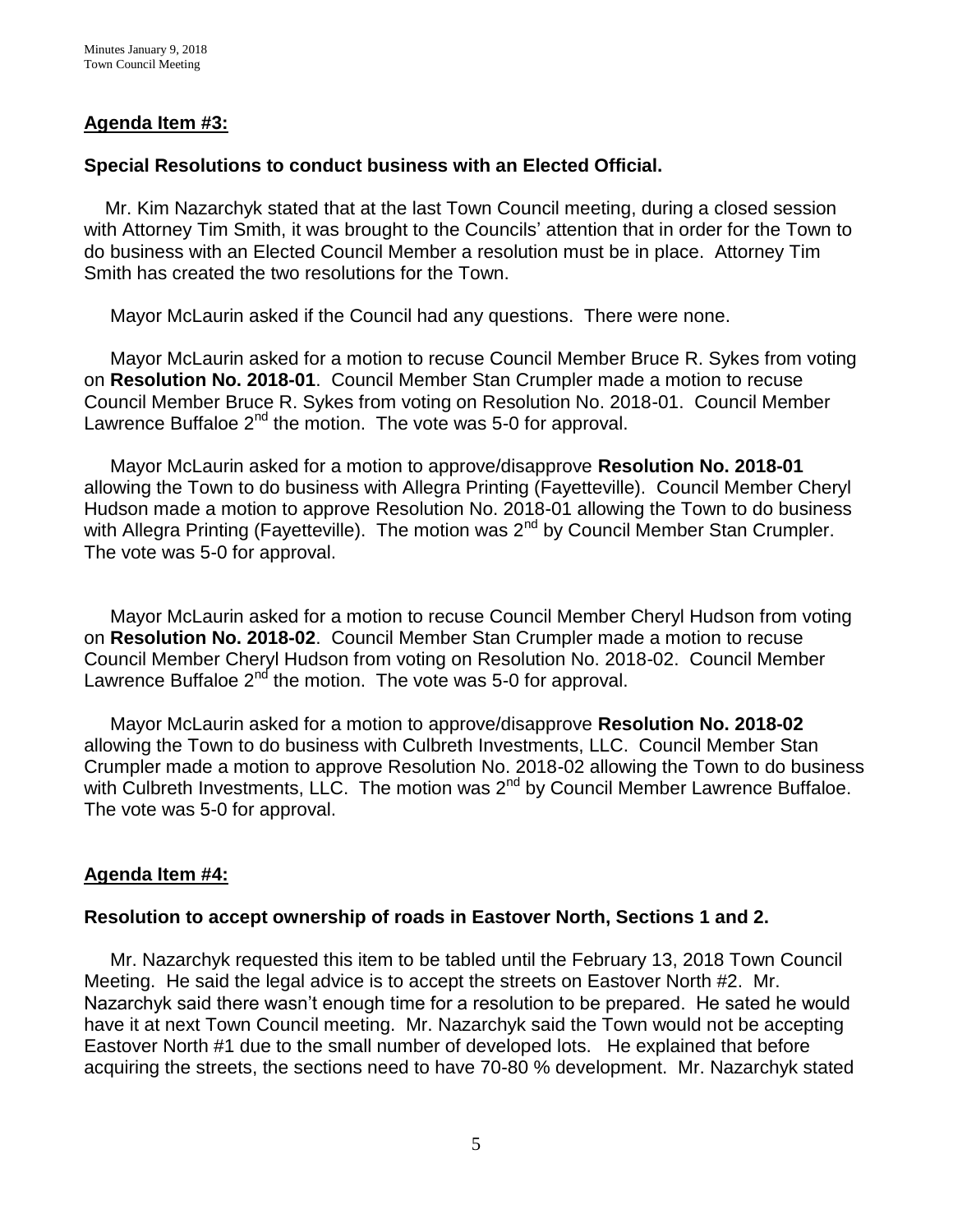North Carolina Department of Transportation (NCDOT) will no longer take over streets inside of municipalities.

## **VII. Receive Mayor's Update:**

- Mayor McLaurin thanked Council Member Stan Crumpler, Ms. Susan Baggett, and Mr. Bob Nail and several others for making the Eastover Flea Drop a success. Council Member Stan Crumpler stated the Flea Drop went well and he was also pleased with its success.
- Mayor McLaurin asked Mr. Kim Nazarchyk about a meeting with Mr. Michael Gibson from Cumberland County Parks and Recreation. Mr. Nazarchyk stated the meeting hasn't been set up as of this date.

## **VIII. Receive Town Council Update:**

 Council Member Bruce Sykes said the Christmas Wreath is down at the Eastover Rest Home. Mr. Nazarchyk said he was aware of it. The problem is the Wreath is still plugged in and the Town has no way to get it down. Mr. Nazarchyk stated Sandy Ridge Electric will be getting them down for us but we are at their mercy as to when they can remove them. Mayor McLaurin stated he truly appreciated all the help Sandy Ridge Electric has given the Town of Eastover.

 Council Member Stan Crumpler asked about street repair on School Street. Mr. Nazarchyk stated he was unable to get the plans for the street due to the contractor being sick.

 Mr. Nazarchyk stated the Ballpark Road paving will be pushed back approximately twothree weeks due to the paving plants being closed.

#### **IX. Receive Town Managers Update:**

None.